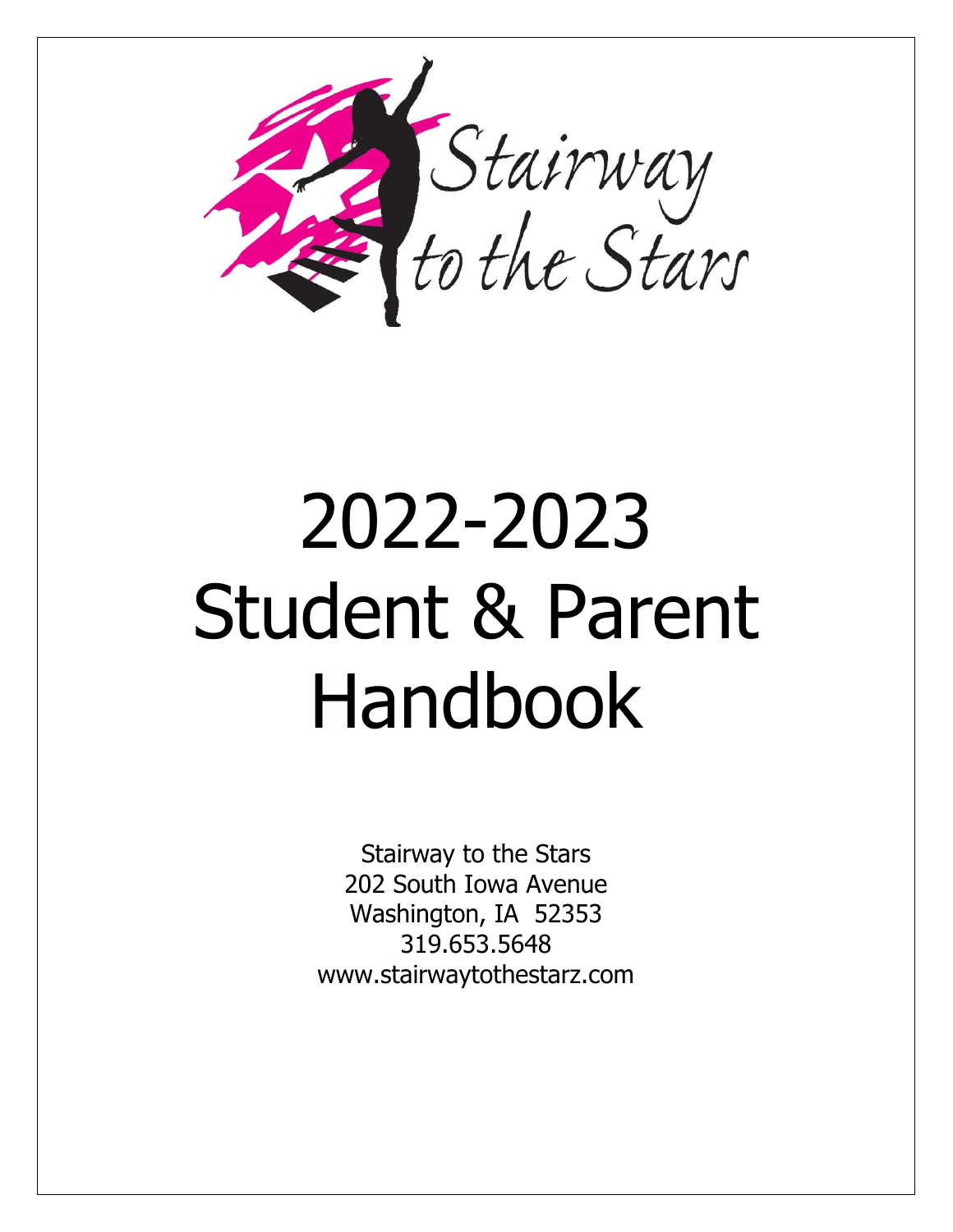#### **Arriving Late to Class**

It is sometimes necessary for students to arrive late to class from a sport or activity. This is perfectly acceptable as we know how busy our students are. We do ask that they finish eating before entering their class and that they enter the studio quickly and quietly so as not to disturb the rest of the students. They should put on the appropriate shoes and join the class.

### **Attendance**

Attendance is very important in dance and tumbling as they are progressive in nature – each dance step or tumbling moves leads to the next. Please make every effort to be at class each week. If you must miss class, please send us an email to let us know.

### **Attire for Class**

While we do not have a specific dress code for dance (i.e. Black leotard and Pink tights) we do have an expectation for our student's attire and hair for class. For our younger students we prefer any style of leotard and tights. If they are in tumbling and dance the same evening, they will want to wear footless tights and bring socks for dance. Older students are expected to wear a leotard or tight-fitting tank top with shorts and tights. All students should have their hair up and away from their face. It is best to leave necklaces, bracelets, and other jewelry at home. All students will also need a dance bag with their name in it to keep their shoes and socks together in the studio. Outside shoes/boots should be placed on the shoe racks in the lobby. Jackets/Coats should be hung on a hook. Students will bring their dance bag into the studio with them.

### **Cancellations**

We will not be following the school districts for winter weather cancellations. We will make our own determination about inclement weather and notify you via email. Cancellation announcements will also be on the studio website and the studio Facebook page.



Students with cell phones are asked to set them to silent and place them in their bag in the studio. Students will not be allowed to text or take calls on their cell phones during class. Parents needing to contact a student during class time should call the studio office. If cell phones become a problem during class, we will be using a basket to hold them during the hours of class.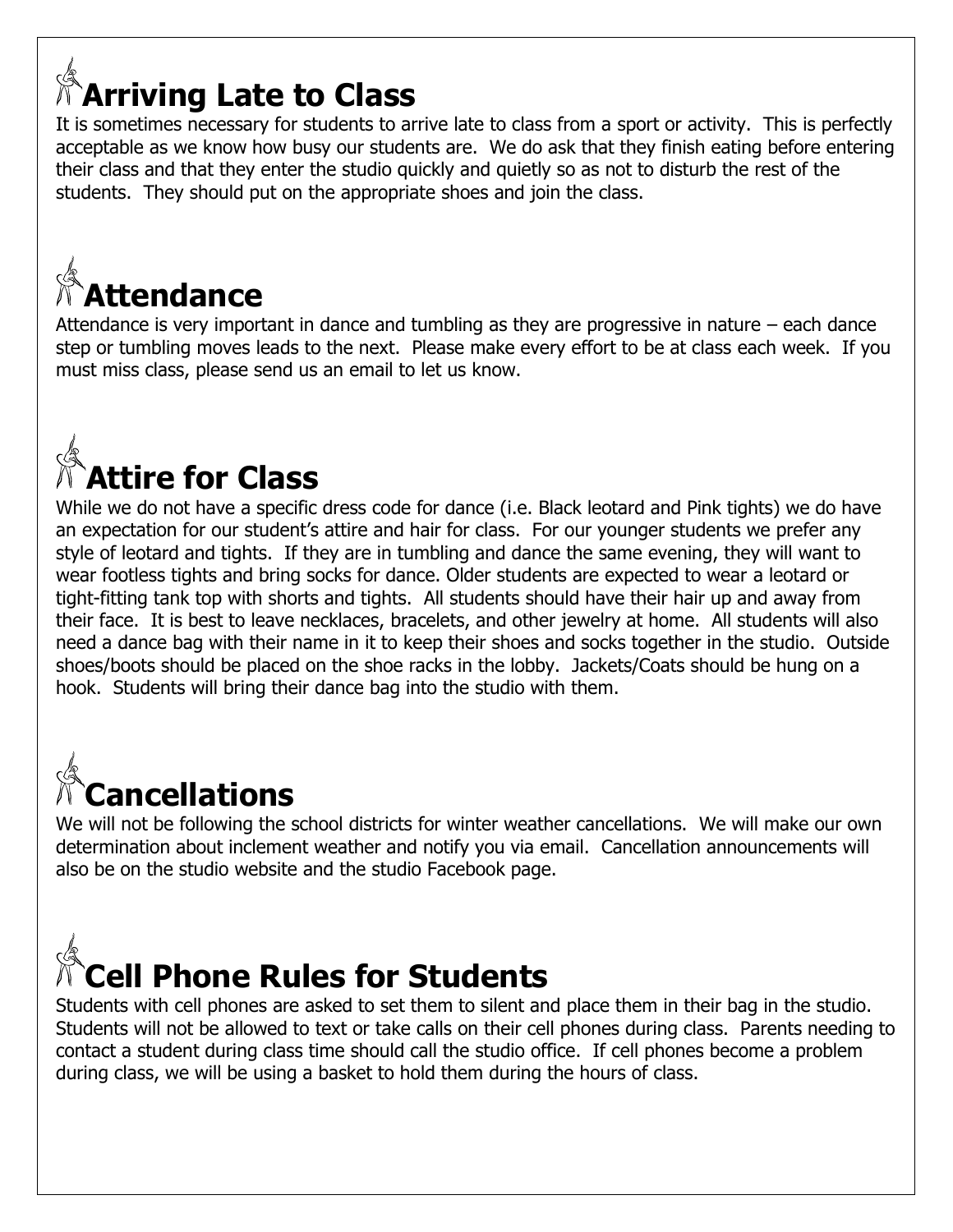### **Competition**

Competition Dance requires much more of a commitment of time than regular classes. It is also more of a financial commitment. We learn our competition routines over the summer - starting in June - with hopes that most of them are complete before school begins. Rehearsals for these during the school year are weekly or bi-weekly depending on schedules. We have a separate recital for our competition routines which is held in late January/early February. We then attend two or three competitions that will fall during the months of February/March/April. We generally attend competitions in Davenport and Cedar Rapids. A registration link for Competition Dance will be made available in the spring.



If you have questions about anything studio related it is best to email us at:

[office@stairwaytothestarz.com.](mailto:office@stairwaytothestarz.com) We prefer the studio Facebook page not be used for questions – it is intended to keep everyone updated on events and things to celebrate at Stairway to the Stars. The same applies to Facebook Messenger – please do not send questions to the studio or my personal Facebook Messenger.



We measure for and order the costumes for our spring recital in September. Costumes have an average price of \$65-\$85 each. We plan to distribute costumes as soon as they arrive (usually mid-December). Your dancer or tumbler will bring home a large shopping bag with their costumes in it. Instructions for costumes will be emailed. Please try-on costumes **immediately**. It is a lot easier to deal with sizing issues or missing accessories right away. Please reference the instruction sheets as these should answer a lot of questions.

#### **Dance Bag**

We encourage all of our students to have a dance bag dedicated to just the items that they need for dance class. It should be large enough to hold all of their dance shoes, socks, water bottle etc. Carrying dance shoes in school bags does not work well as they are often not added to the bag on dance day and don't make it to the studio. Having a bag just for dance helps to keep students organized and prepared.



We do have a studio Facebook page and we encourage you to "like" it as we do post pictures and announcements during the year. You are welcome to tag yourself in any photos. We prefer that our Facebook page be used to celebrate the accomplishments of our students and not for questions. Questions should always be directed to the studio email: office@stairwaytothestarz.com.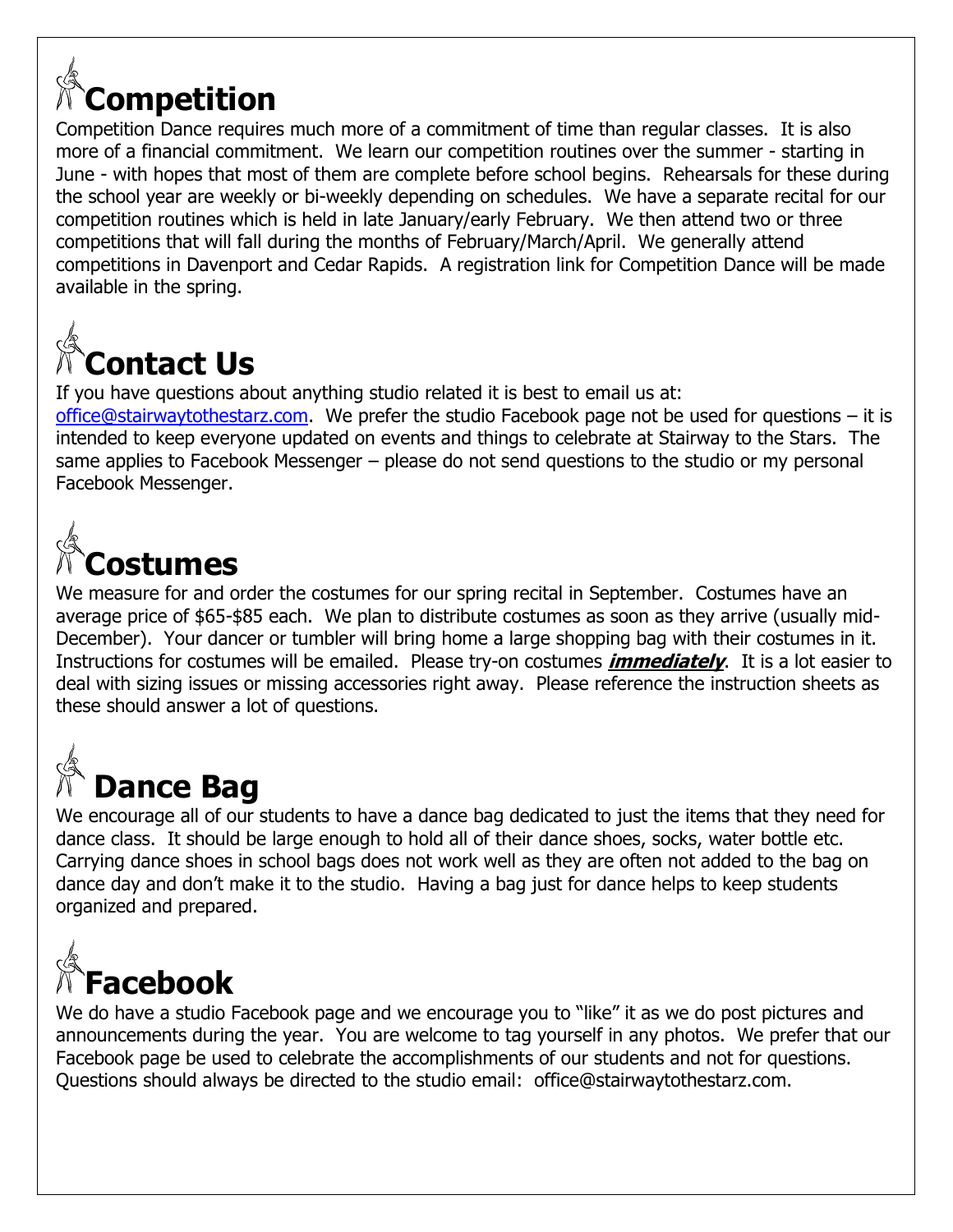

All students must have our standard rhinestone jewelry for pictures and the recital. This consists of a necklace and earrings (pierced and clip-on available). These pieces will be issued to new students with their costumes. Replacements may be purchased at any time in the office. The necklace is \$15 and the earrings are \$5.

### **Make-Up & Hair for the Recital and Pictures**

Hair should be in a bun at the back of the head for all classes. No one should have bangs on their forehead – they should be swept off to the side. We want a uniform appearance onstage and in our photos. The focus of our performance is the dancing and having one or two students with intricate up-dos or other hair styles is distracting to the look of the performance. All performers must wear make-up which should include foundation, powder, eye liner, eye shadow, mascara, blush and lipstick. The strength of the lights washes out most features, so we want to be sure we can see everyone. We may be offering a hair and make-up session in the spring for those that are interested. More information will be provided as the date gets closer.



A newsletter will be emailed to you at the beginning of each month to keep you informed on important information, upcoming events and deadlines. Please be sure we have your current email address and that you are receiving the Newsletters. They will also be posted on our website under the "Newsletters" tab.

### **No School Days**

We still have dance and tumbling when there is no school for in-services, conferences, the Monday after Easter etc. The only times that we do not have class are listed in the Calendar of Events at the front of the Handbook and on the website.

We will not be following the school districts for winter weather cancellations. We will make our own determination about inclement weather and notify you via email. Cancellation announcements will also be on the studio website and the studio Facebook page.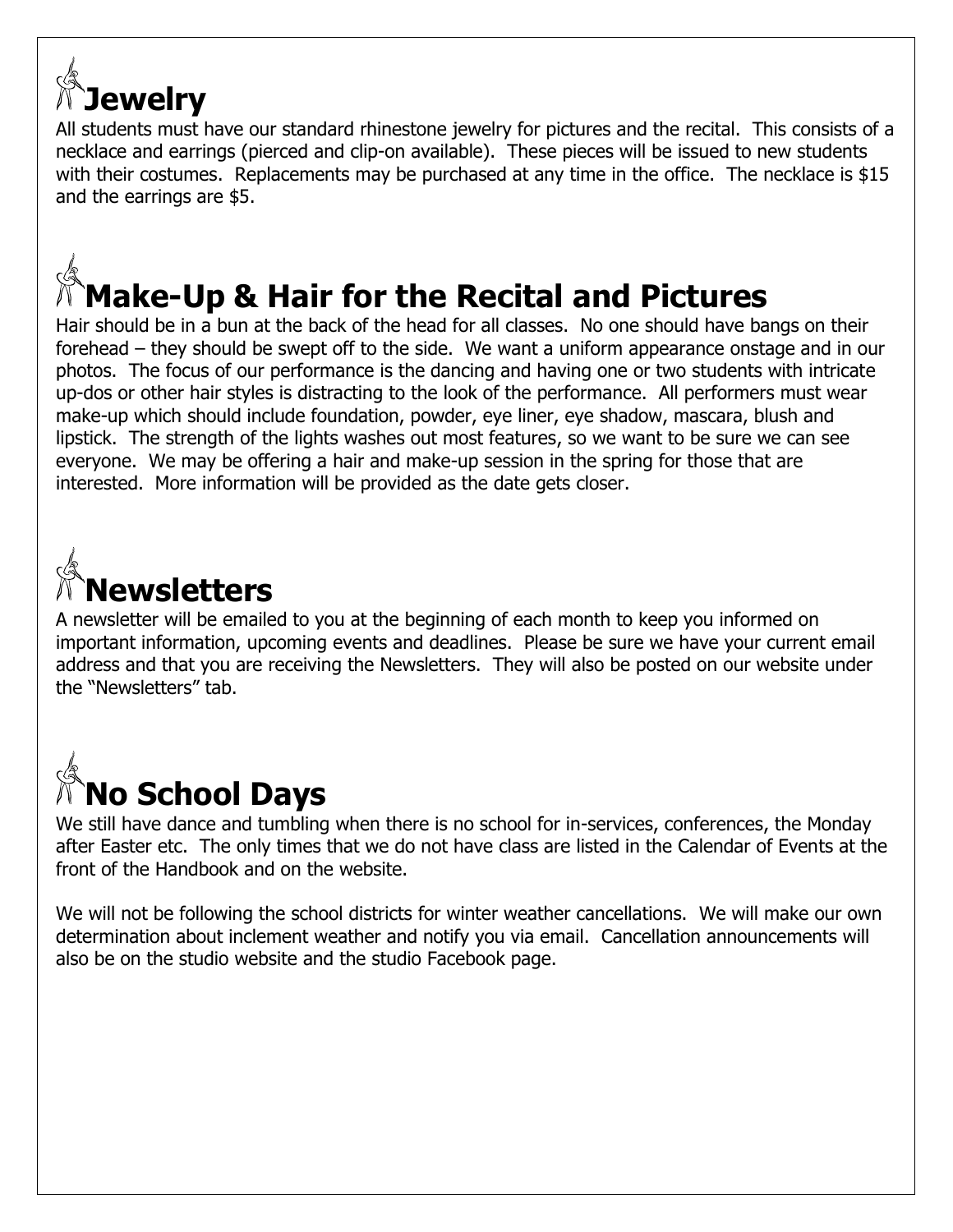### **Payments**

Invoices will be emailed around the first of each month and weekly during the month to accounts with balances due. We have several payment options available for your tuition and other charges! Our tuition is a yearly charge that you may pay in one payment (September), two payments (September & January) or 9 monthly payments (September-May). If you would like to pay your tuition in one payment or two payments simply multiply your monthly amount by 9 for one payment and divide that by 2 for two payments. All accounts are currently set-up for monthly payments.

Payment Options:

- The easiest way to pay your tuition and other charges it to use our Parent Portal. You should have received a login and password for this when you registered. If you need this information re-sent to you, please email us at: [office@stairwaytothestarz.com](mailto:office@stairwaytothestarz.com)
- Monthly Auto Payment: if you would like your tuition and other charges to be automatically charged to your debit or credit card, please complete the Auto Payment section on your account on the Parent Portal
- Monthly by Check or Cash: you can put your payment thru the mail slot in the front door during the day, leave in the office during class time, or send with your student.
- Venmo: @StairwayToTheStarz. We will email you a receipt.

### **Pictures**

Each year we offer the opportunity for your dancer or tumbler to have his/her photo taken in each of their recital costumes. Individual and Group photos are taken. These provide a wonderful memento of the dance year and offer the opportunity to see everyone together in the costumes and to make alterations or changes to them as needed prior to the recital. We are also able to ensure that everyone has all the correct pieces to each costume. Pictures will be taken at Stairway to the Stars in March. Be sure that you have gone thru all your costumes and that you have followed the instructions that were emailed to you. Envelopes from the photographer will be sent home with your child 1 -2 weeks before pictures. You will need to complete an envelope for each costume that you intend to order an individual and/or group photo in. You will need additional envelopes for photos with siblings, etc. We would like everyone to have their envelopes filled out prior to arriving at the dance studio. Everyone should be in the group photo, even if you do not plan to purchase it.



Our 2023 Recital will be held at the Riverside Casino & Golf Resort. We will be having two performances on Saturday, May 6<sup>th</sup> at 1:00PM and 6:00PM. Dress Rehearsal will be at the Casino on Friday, May 5<sup>th</sup> at 5:30PM. Please be sure to enter the Event Center on the East side of the building  $$ do not use the Casino entrance.

We have a block of rooms for Friday and Saturday night under Stairway to the Stars. To make a reservation in our block please call Group Reservations at (877).677.3456 and indicate that you are with Stairway to the Stars. Please make reservations prior to April 5th as that is the day the rooms will be released to the public.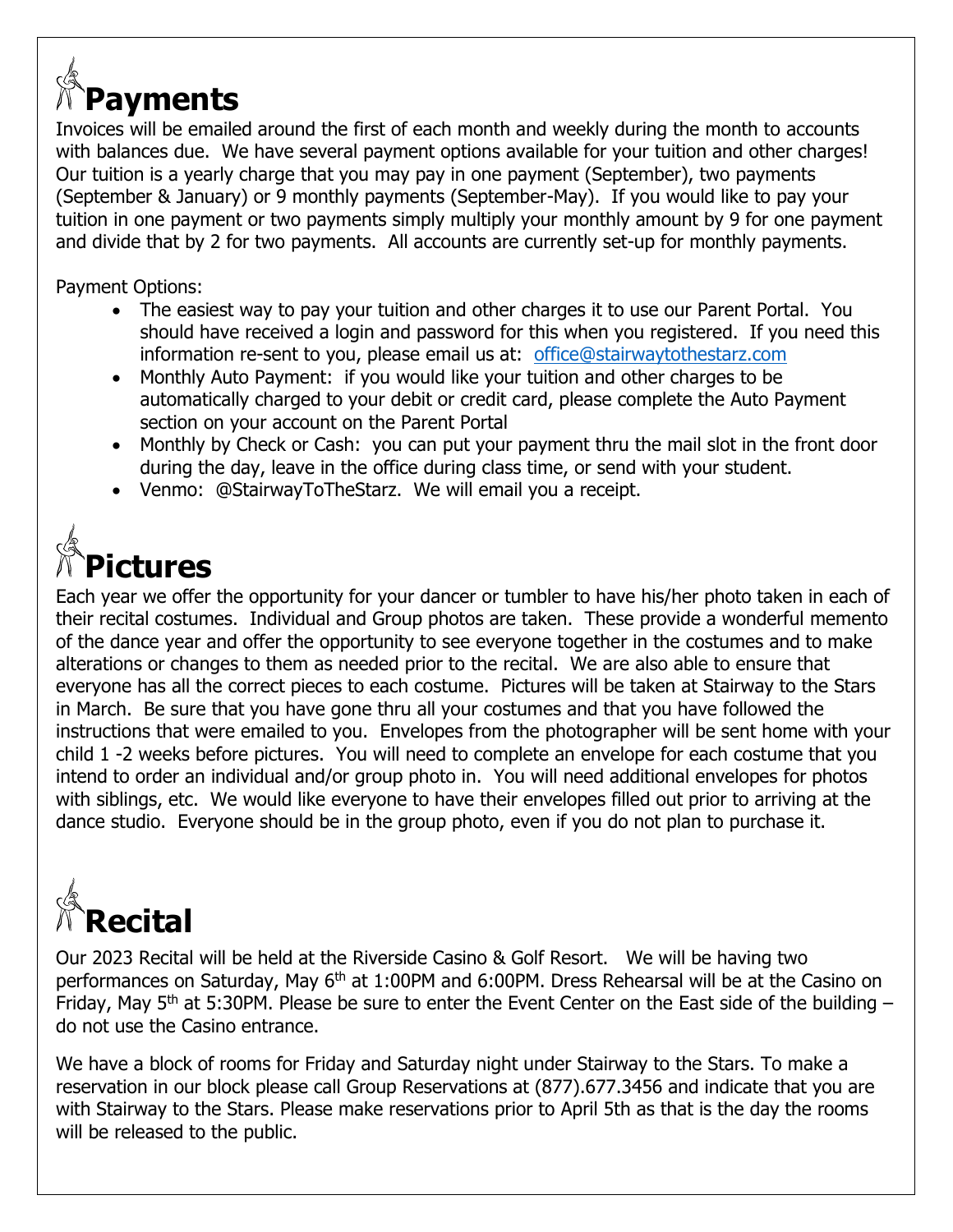To make things go smoothly we will need a big group of parents to help out! If you are interested in being a part of our volunteer team, please use the link on the Recital Tab.



#### **Recital Week**

We will not be having regular classes during the week of the recital. Please arrive at the Casino at 5:00PM for Dress Rehearsal on Friday of Recital Week.



All students must order their shoes thru the studio. This is to provide consistency in style, color and fit. Most orders arrive within a few days. We do have a used shoe program, but we receive a limited number of quality pairs for resale each year. If you are waiting for used shoes and do not receive any within the first two weeks of class, you will need to purchase new ones. Tumbling class will not wear shoes, they will be barefoot.

- Creative Dance: pink ballet shoes
- All Ballet Classes: pink ballet shoes (some older classes may wear Foot Thongs for the recital)
- All Jazz Classes: tan jazz shoes (some older classes may wear Foot Thongs for the recital)
- All Clog Classes: black slip-on clog shoes
- All Tap Classes: tan baby doll tap shoes (except Mon 6:30 & Wed 6:30 need black slip-on)

# **Text Messages**

Text message is not the best way for parents to communicate with the studio. If your question requires a simple "Yes or No" answer a text message is fine. If you are asking a question which requires us to be able to look at your account, you should email us. Keeping track of text messages which require attention can become overwhelming – email is much easier in that regard. Also, if your child will be absent from class a phone call or email to the studio is much better than a text message or Facebook message.



Recital tights will be ordered for all students in December. Returning students that have tights from a previous recital may bring them in for approval in the office to be worn again. Tights are \$8 per pair (stirrup tights are \$12 per pair).

- Creative Dance: pink tights with feet
- All Tumbling Classes: tan stirrup tights
- All Tap & Clog Classes: tan tights with feet
- All Ballet Classes: pink tights with feet
- All Jazz Classes: tan tights with feet (some older classes may wear tan stirrup)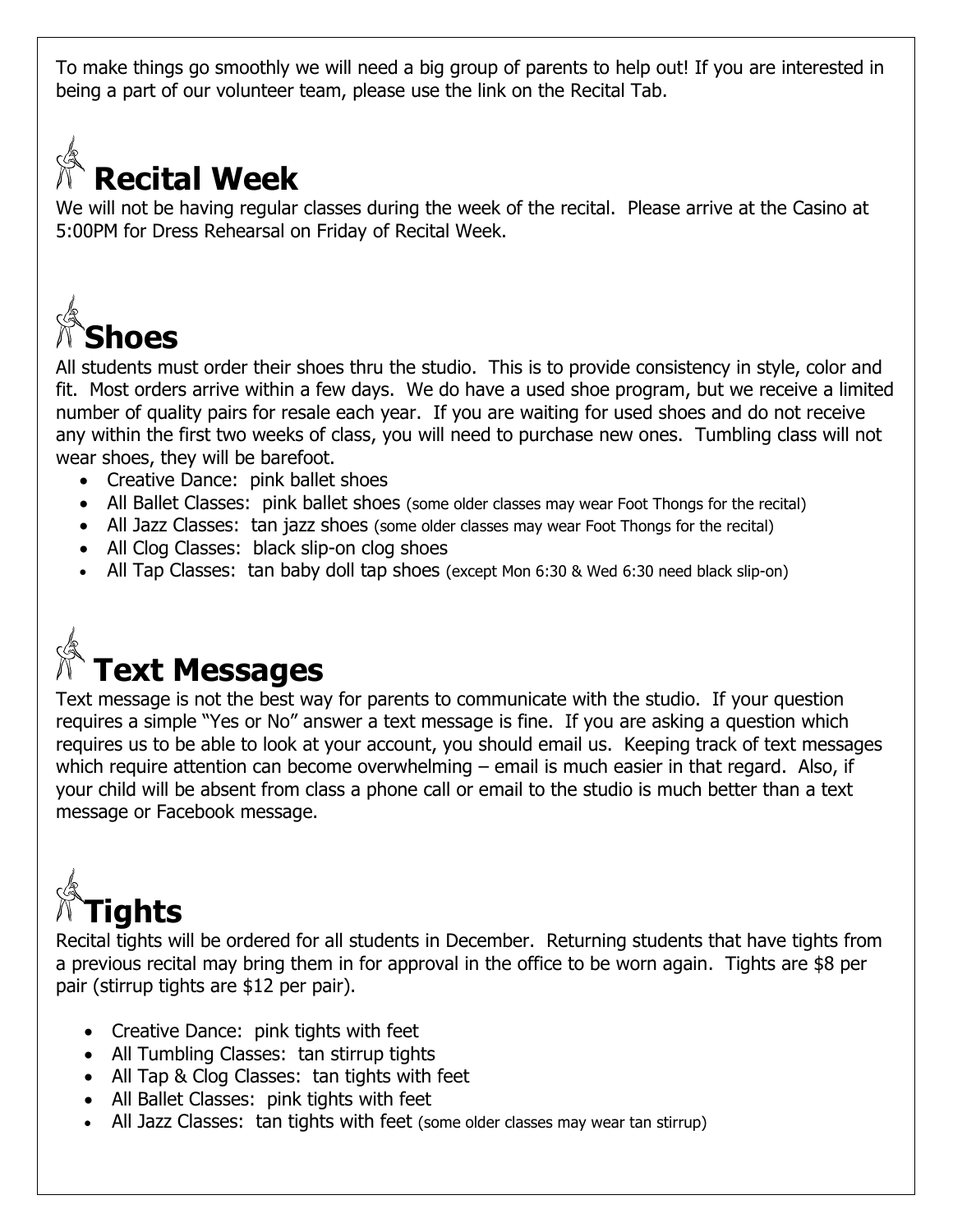#### **Tuition**

Tuition is a yearly charge, not a monthly charge. If you have chosen to make the 9 monthly payments, they are due September – May.

If you are paying your tuition in one payment, simply multiply your monthly amount by 9. It is due the first week of September.

If you are paying your tuition in two payments, simply multiply your monthly amount by 9 and divide by 2. The first payment is due the first week of September and the  $2<sup>nd</sup>$  payment is due the first week of January.



- Students: Students who have a break between classes are to wait in the lounge area in the lower level, not in the office or on the stairs. There are tables and chairs for doing homework and activities. There is also a microwave and utensils so they may heat up food brought from home.
- Parents: We encourage parents to use the drop-off/pick-up method for classes. We do not have room in our facility for large amounts of parents to wait during class. If you must remain at the studio while your child is in class, please use the lounge area in our lower level and not the office, lobby, or stairs.

### **Water & Snacks**

We offer bottled water and a varying selection of snacks in our office. All items are 50 cents each. We also offer a punch card for \$10. We encourage students to eat a snack after school before coming to class.

## **Website**

Our studio website is [www.stairwaytothestarz.com.](http://www.stairwaytothestarz.com/) We have the calendar on our page and we also post the newsletter each month. If classes are cancelled due to winter weather this will appear in red at the top of the Home page. Reference this site to answer lots of your questions  $\odot$ 



If you ever have questions, please do not hesitate to call or email the office.

Phone: 319.653.5648 Missy's cell: 319.461.2390 Email: [office@stairwaytothestarz.com](mailto:office@stairwaytothestarz.com)